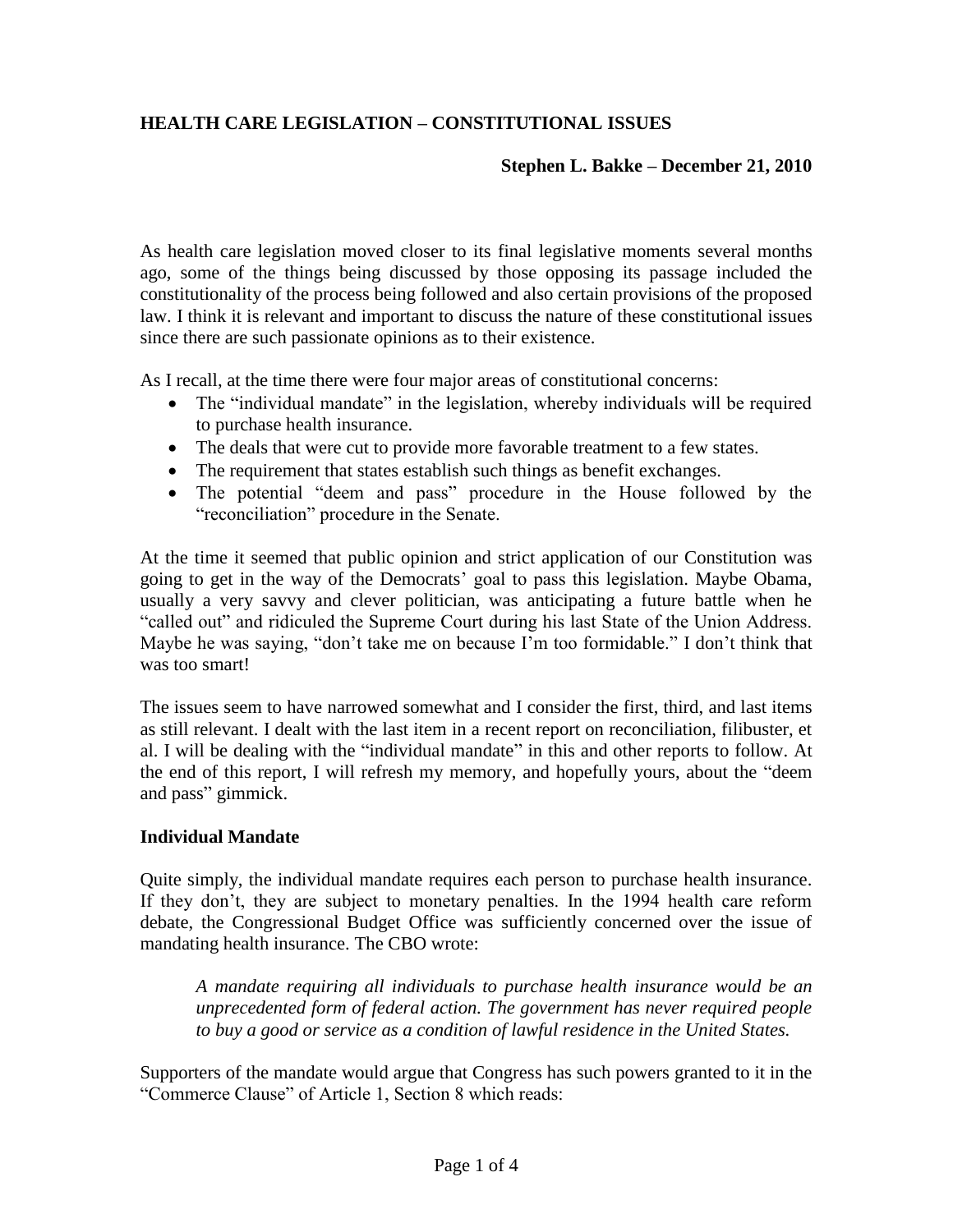*The Congress shall have power … To regulate commerce with foreign nations, and among the several states, and with Indian tribes …*

Opponents of this argument would say that the constitution does not permit the government to forbid any individual from not acting in a commercial manner i.e. not purchasing health insurance. To argue otherwise, they would say, implies infinite powers over all transactions or potential transactions. An interesting example of how this could be extended has been presented approximately as follows: What would then prevent the government from requiring all citizens to purchase a GM or Chrysler automobile to help out the suffering auto industry? Remember that most of the basis for requiring all persons to buy health insurance was to subsidize the expansion of coverage to millions of citizens.

Proponents of this bill also argue that Congress also has the right to do this under the "Necessary and Proper Clause" of Article 1, Section 8 which reads:

*The Congress shall have power … To make all laws which shall be necessary and proper for carrying into execution of the foregoing powers …* [That reference to "the foregoing" would include the earlier Commerce Clause]

Opponents would argue that there would be no limits to the power of Congress if they could extend their authority in any situation that their leadership considers "reasonable and proper." A strict limitation on government is a cornerstone of our Constitution. That isn't to say, however, that the Supreme Court would agree with this position given the huge commercial impact this legislation would have. But George Will commented that "if any activity, or inactivity, can be declared to have economic consequences, then anything can be regulated – or required."

## **"Deem and Pass"**

A procedure that was much discussed during the process of passing the Obamacare legislation is "deem and pass." It uses a "self executing rule" which allows the House to accept the already passed Senate legislation without actually having an "up or down" vote on the Senate's bill. If ever used, it would be part of the House's entire effort to, at the same time, send their desired changes to the Senate. The actual House vote would only include their intended "fixes" to a previously passed Senate legislation.

Because of this rule, successful passage of the fixes would deem the Senate vote passed. The House members would receive "cover" because they can honestly say they didn't vote for the Senate bill, rather it was the "fixes" that were approved. The Senate is then supposed to use reconciliation to pass the bill with 51 votes. But remember, reconciliation can't be used unless the legislation is actually signed by the President. So the House has to "trust" the Senate to come back and apply "reconciliation" to make changes satisfactory to the house.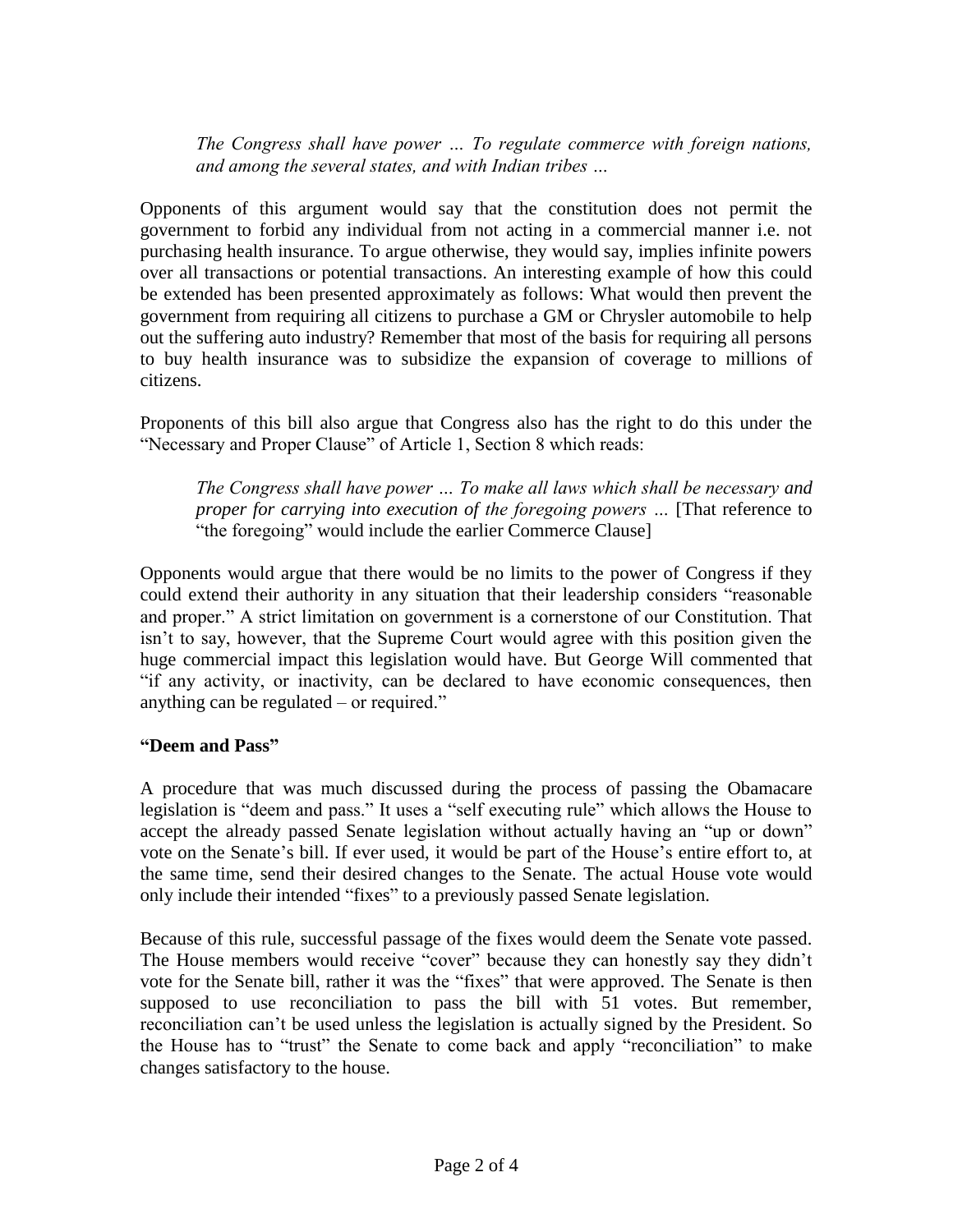The constitutional problem with "deem and pass" is that it doesn't comply with this:

*Every bill which shall have passed the House of Representatives and the Senate, shall, before it become a law, be presented to the president of the United States … -* **Article 1, Section 7 of the United States Constitution**

This clause has always been interpreted as meaning that actual "up or down" votes must be used. Unless passed, the law can't be sent to the President for consideration.

There seems to be strong precedence for requiring a formal vote. The Supreme Court recently emphasized that specific procedures must be followed – i.e. pass with a majority vote in the House; pass an identical version by vote in the Senate; and signed into law by the President. Justice Stevens wrote for the majority (re: The Balanced Budget Act of 1997):

*The Constitution explicitly requires that each of those three steps be taken before a bill may "become a law" … "The procedures governing the enactment of statutes set forth in the text of Article 1 were the product of the great debate and compromises that produced the Constitution itself. Familiar historical materials provide abundant support for the conclusion that the power to enact statutes may only "be exercised in accord with a single, finely wrought and exhaustively considered, procedure."*

Regrettably, there is also precedence for applying the self executing rule – unfortunately including by Republicans. But the prior use was for routine legislation and had been agreed to by both parties. There is nothing bi-partisan about Obamacare and it certainly isn't routine. But is a "deem" actually equivalent to a constitutional vote? Clearly not if you pay attention to Nancy Pelosi's comments about the procedure:

*Nobody wants to vote for the Senate bill … I like it* (deem and pass) *because people don't have to vote on the Senate bill …*

Here is Obama's response (dodge) when asked about the "deem and pass" process:

*I don't spend a lot of time worrying about what the procedural rules are in the House or Senate …*

# **A Little Editorial Comment by Me**

Obviously, the end justifies the means for our President. This is reminiscent of what his "deemed" mentor "in-absentia," radical leader and organizer Saul Alinsky, wrote in his book "Rules for Radicals." Alinsky was ruthless and would stop at nothing to win. Alinsky's tactics are eerily similar to Obama's. It was reported that Obama taught community organizers using Alinsky's book. Here is a montage – some of this is scary: